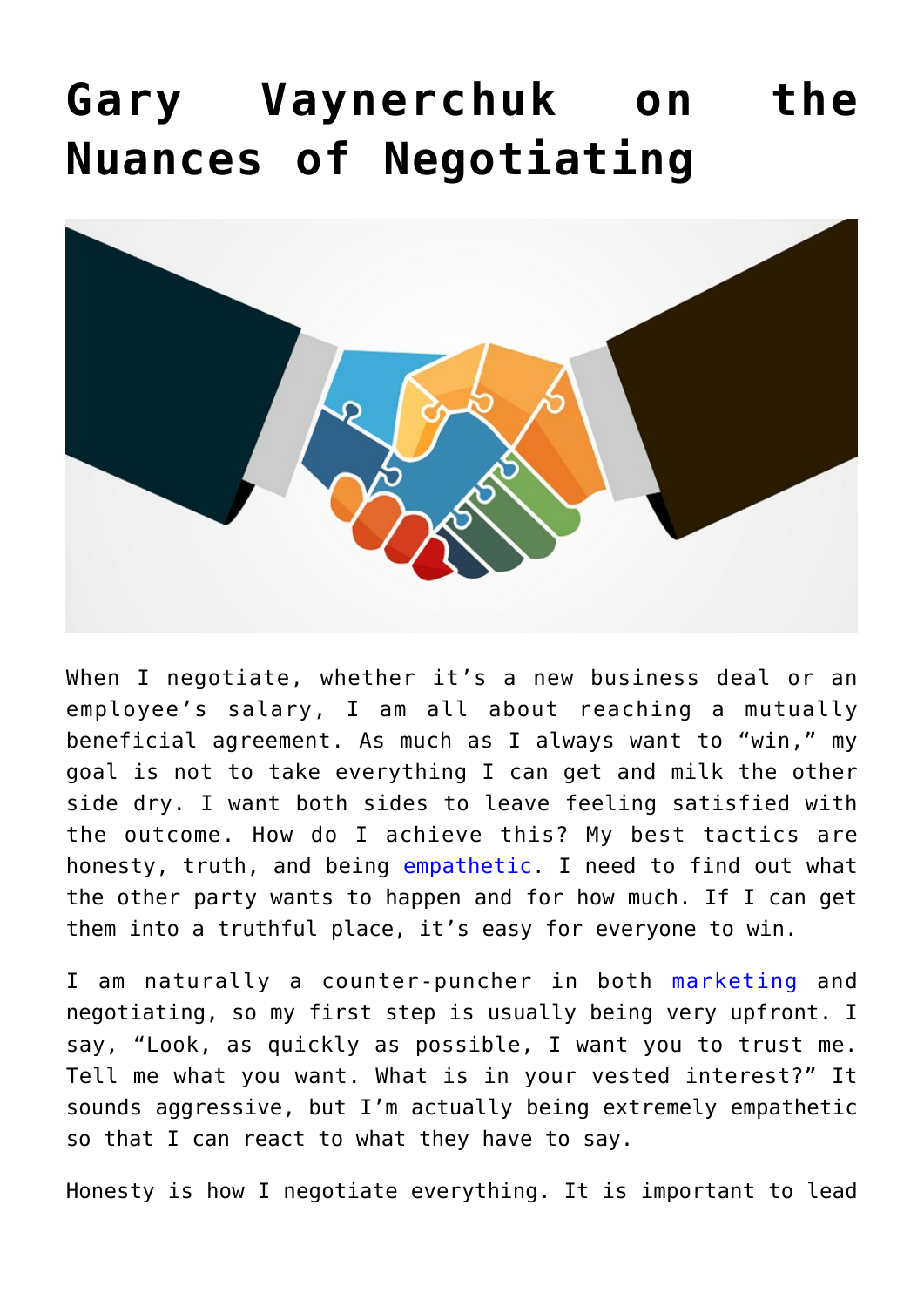with honesty so you can start to figure out what that person wants. When someone is negotiating with you, they usually aren't inclined to be transparent about their *actual* goal. I want to make them feel comfortable so that they know I am looking out for both of our best interests.

Once I know what they want, I can use that information to build a relationship. For example, if you say, "Hey, I want to pay Vaynermedia \$40k a month" and I want \$40k a month, then we just saved a lot of time going back and forth. "Cool," I'll say, "let's do it." This type of speedy and straightforward negotiation allows us to build trust and a desire to do more business in the future.

An important consideration for me during negotiations is to make sure I draw a line in the sand before I begin making a deal. As much as I want to deliver on their wants, I need to stay firm about what I want out of the relationship. When I ask someone to "give me your best offer" and I can hit it, I'll do it. But, if they then give me an offer that I can't fulfill, I know I'll have to say no and I can't budge from that position. It's all about being grounded in truths.



Sometimes those truths are about having the foresight to [leave](https://www.garyvaynerchuk.com/leaving-money-on-the-table-to-win-the-war/) [profit on the table](https://www.garyvaynerchuk.com/leaving-money-on-the-table-to-win-the-war/) to get the deal done quicker. I think too many people are overly aggressive and want to sell at a higher markup. For example, let's say you have a piece of technology that you're willing to sell for a \$8,000 minimum. Too many of you are too are quick to say upfront that you want \$12,000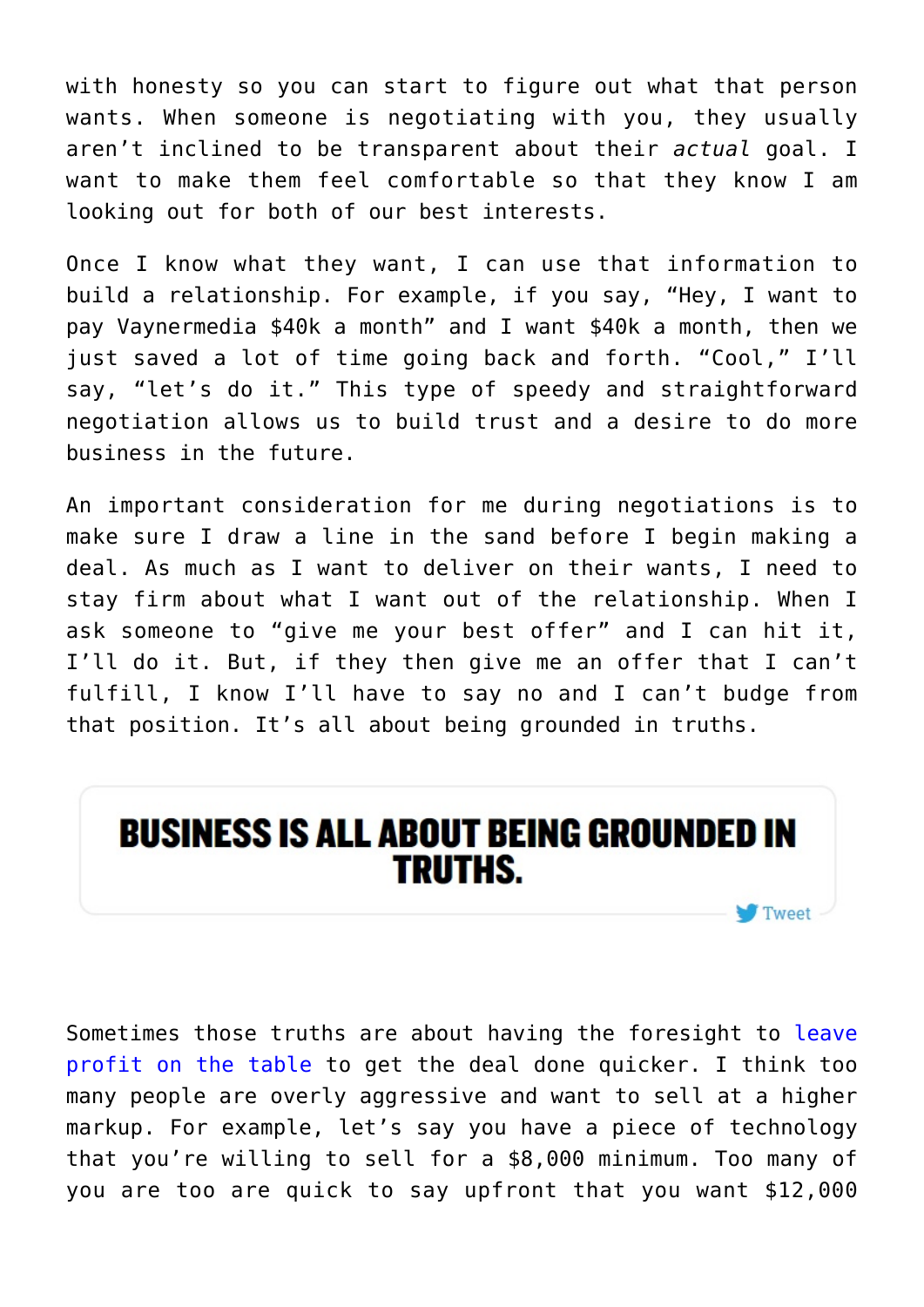instead of truly considering how much is it going to take to get this arrangement done. If someone offered me \$7,500 (and if that makes sense from a financial or relationship perspective), I'd say **done**.

Speed is one pillar of negotiating that most people miss. I'm stunned by how many people want to nickel and dime until they get to *their* ideal arrangement, when it's much easier and more efficient to let some of that money go upfront. Speeding up the process also allows you to close off the chance that the deal will break down because of variables that might get introduced at the time of the negotiation. It's way better than continuing the discussion over minutiae and risk losing the deal altogether.

At this point in my career, I have the ability to show the other side that I do business based on providing lifetime value. In my experience, whether you're negotiating with a new client or with someone you've known for years, being direct and honest has been the right way to go. They are qualities I respect in my employees and partners because it means we can get to a mutually beneficial agreement as fast as possible. Sometimes, it can even mean leaving money on the table. But, I'm okay with that because it's all about the long game for me. Negotiation is all about speed, movement, trust, and building relationships. Negotiating is finding a way everyone can get on the same page.

## **NEGOTIATION IS ALL ABOUT SPEED,<br>MOVEMENT, TRUST, AND BUILDING RELATIONSHIPS.**

Tweet